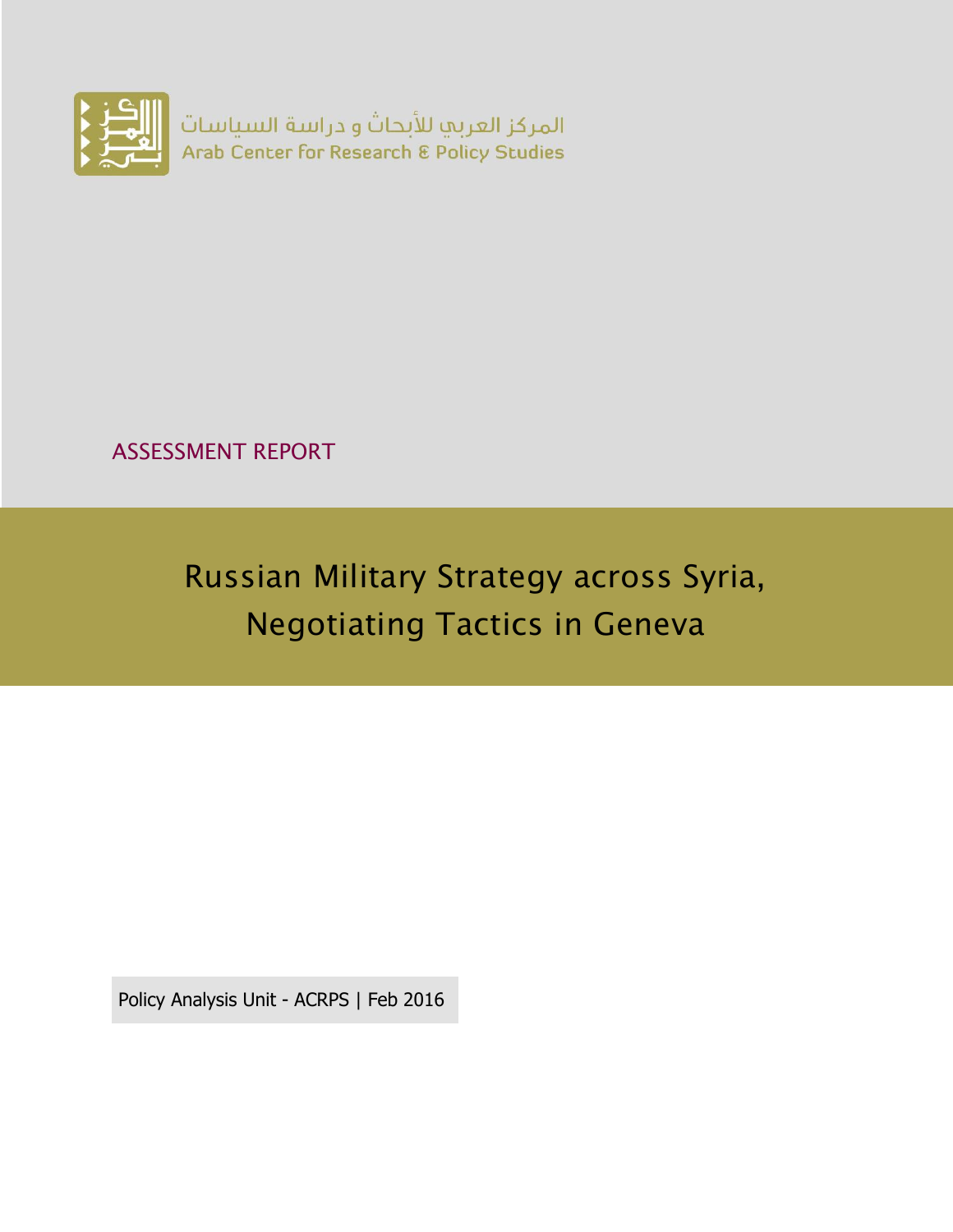Russian Military Strategy across Syria, Negotiating Tactics in Geneva

Series: Assessment Report

Policy Analysis Unit – ACRPS | Feb 2016

\_\_\_\_\_\_\_\_\_\_\_\_\_\_\_\_\_\_\_\_\_\_\_\_\_\_\_\_

Copyright © 2016 Arab Center for Research and Policy Studies. All Rights Reserved.

The Arab Center for Research and Policy Studies is an independent research institute and think tank for the study of history and social sciences, with particular emphasis on the applied social sciences.

The Center's paramount concern is the advancement of Arab societies and states, their cooperation with one another and issues concerning the Arab nation in general. To that end, it seeks to examine and diagnose the situation in the Arab world - states and communities- to analyze social, economic and cultural policies and to provide political analysis, from an Arab perspective.

The Center publishes in both Arabic and English in order to make its work accessible to both Arab and non-Arab researchers.

### **Arab Center for Research and Policy Studies**

PO Box 10277

Street No. 826, Zone 66

Doha, Qatar

Tel.: +974 44199777 | Fax: +974 44831651

[www.dohainstitute.org](file:///C:/Users/dena.qaddumi/Desktop/www.dohainstitute.org)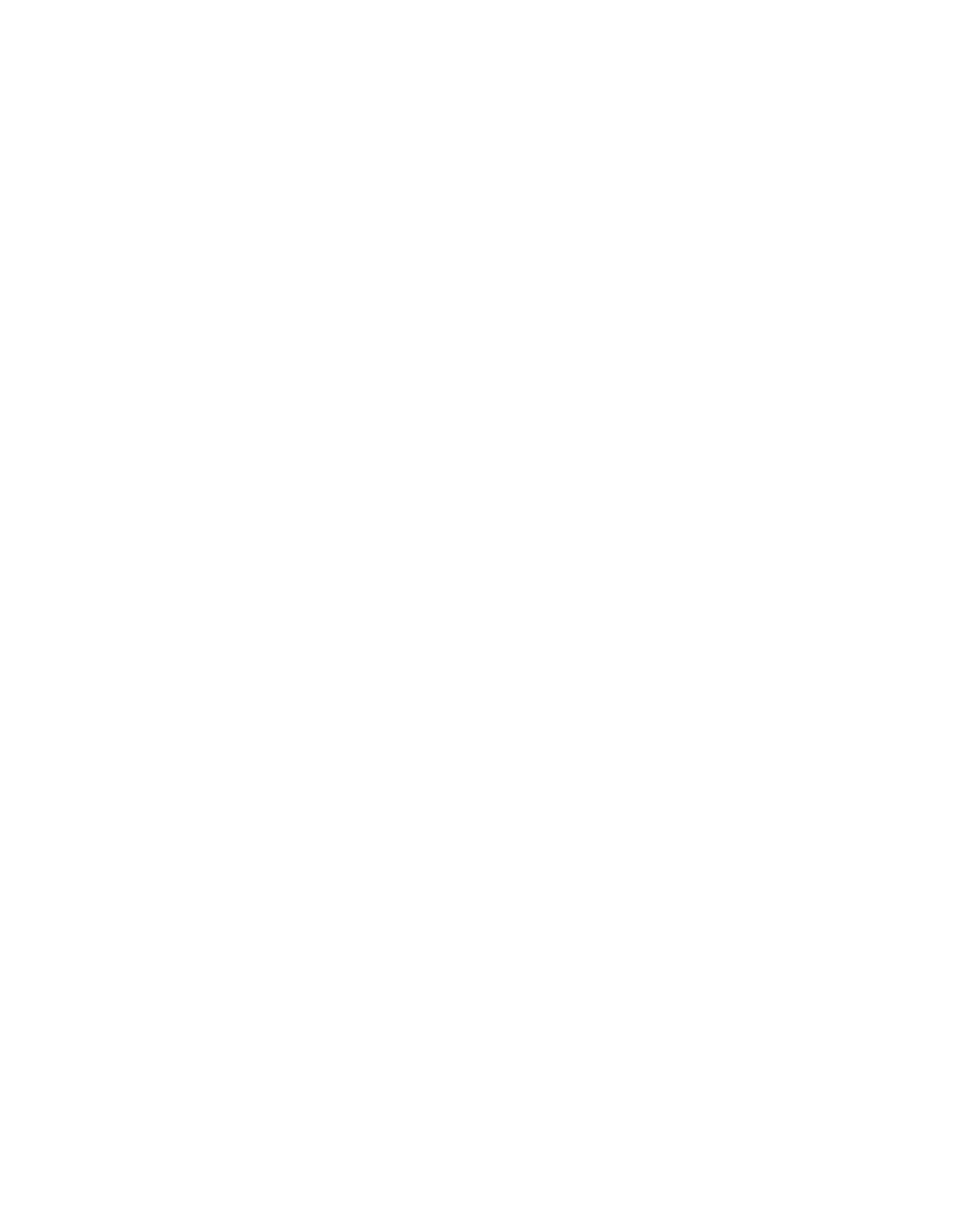# Table of Contents

| Introduction                                     |                |
|--------------------------------------------------|----------------|
| Taking Territory, Re-Drawing Political Maps      | 2              |
| The Azaz Corridor                                | $\overline{2}$ |
| The Battle in the South                          | $\overline{4}$ |
| An Opposition Tailored to Russian Specifications | 5              |
| Conclusion                                       | 6              |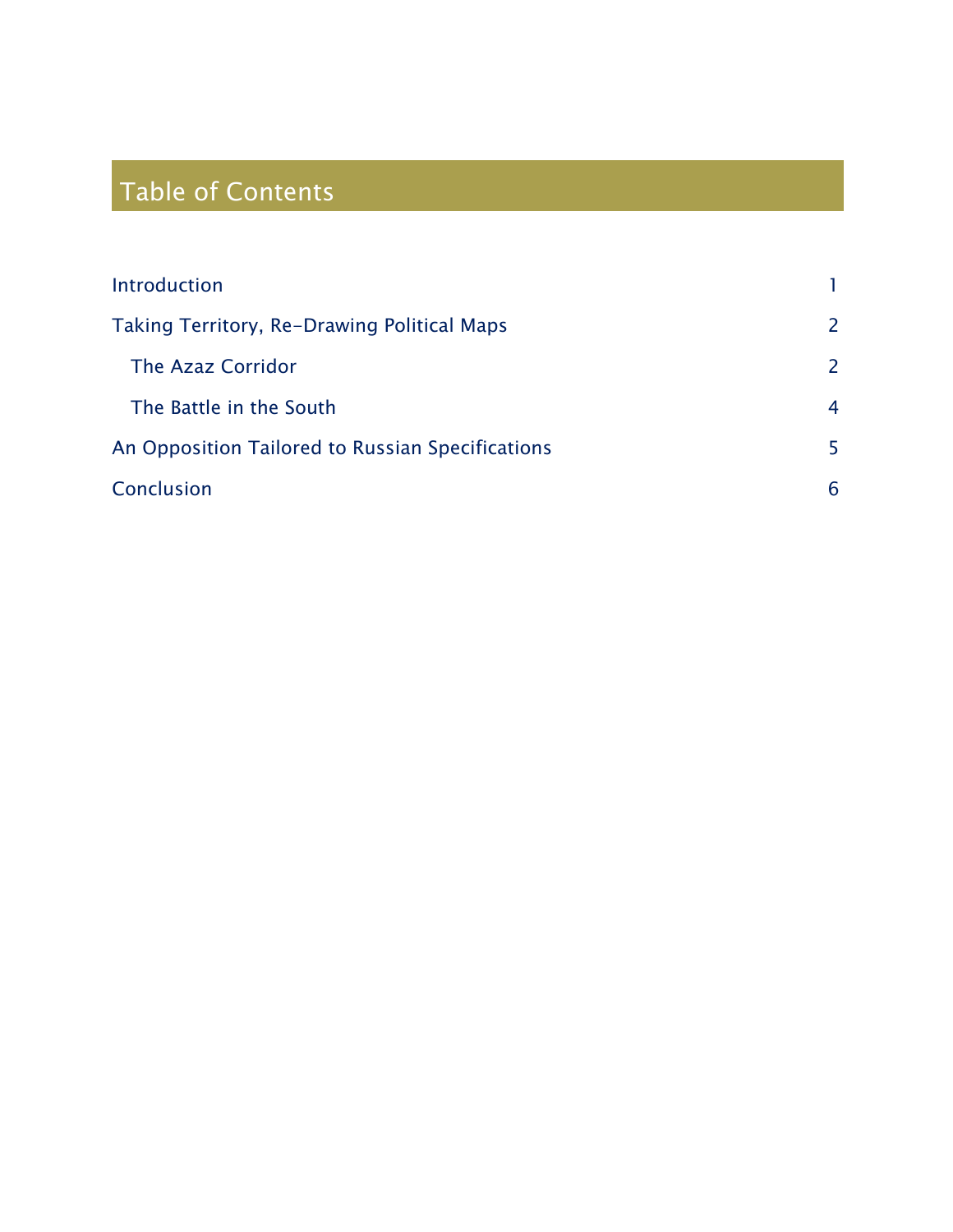## <span id="page-4-0"></span>Introduction

Even as preparations were underway to reinvigorate the Geneva-based peace process – moribund since 2014 – the Syrian regime and its military allies carried out a massive military offensive across four key governorates of Syria: Homs, Aleppo, Lattakia, and Deraa. Despite heavy casualties, Assad's regime forces were also able to make considerable military gains thanks to a constellation of factors, the most vital of which was cover provided by Russian aerial bombardment. With this support, the Syrian regime was able to completely redraw an on-the-ground tactical map across large parts of Syrian territory. Although observers are now accustomed to Syrian regime forces scurrying to capture territory in the run-up to new negotiations, this latest episode goes beyond what is usually a tactical ploy by Damascus to gain the upper hand at the negotiating table. Instead, this most recent development shows a wish on the part of the Assad government to draw the broad outlines of a political settlement The timing here is deliberate: with American acquiescence, Moscow is using its full military might to break the back of opposition forces, and thereby secure a settlement that is favorable to its allies in the Assad regime.



1 **Figure 1 The Syrian regime and its allies launched a counter offensive across four of the governorates in the north and south of its country. Copyright, ACRPS 2016.**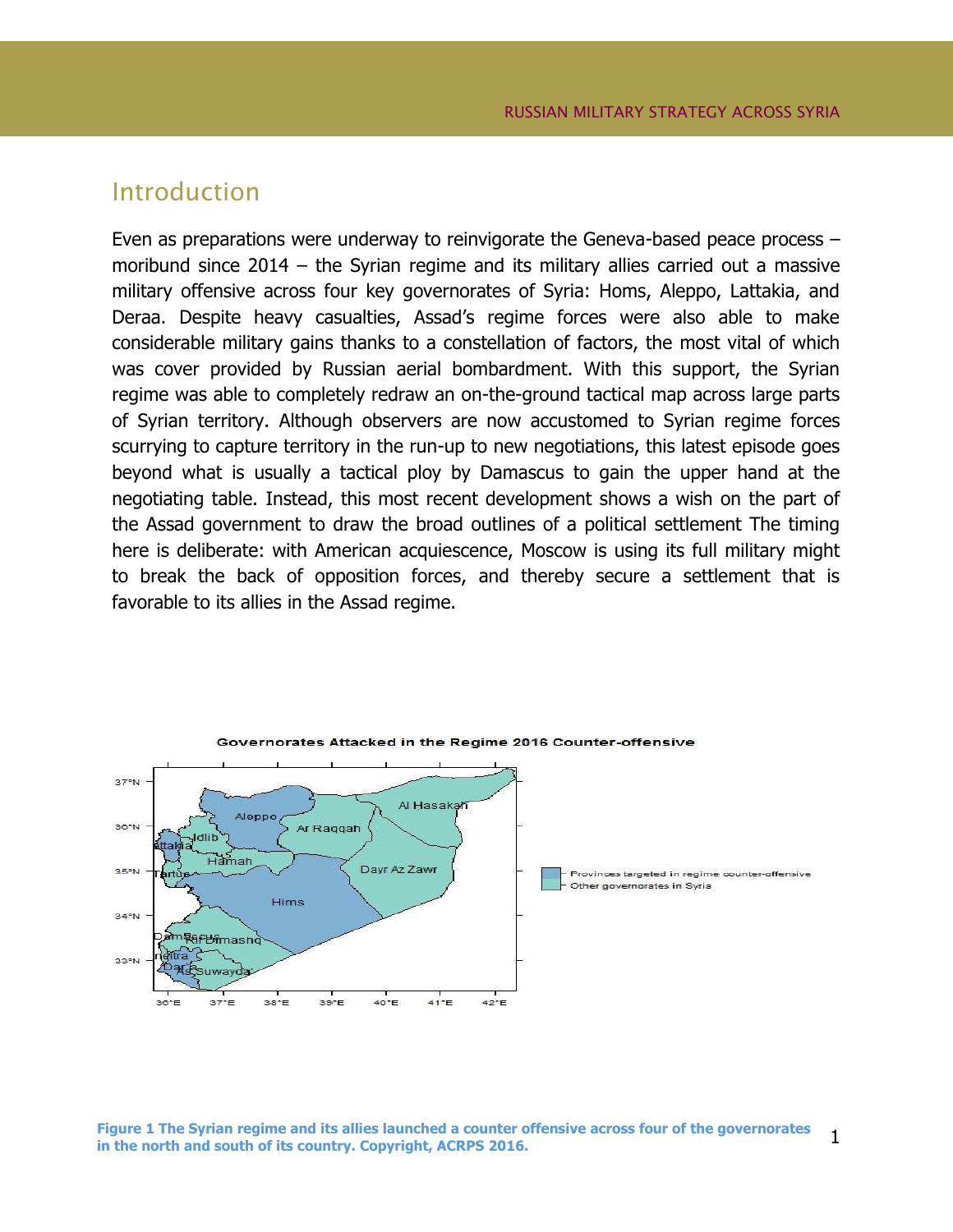# <span id="page-5-0"></span>Taking Territory, Re-Drawing Political Maps

#### <span id="page-5-1"></span>**The Azaz Corridor**

Today, most of the 910 km Syrian-Turkish border that lies to the East of the Euphrates is controlled by fighters of the PYD, drawn mainly from the military wing of the Kurdistan Democratic Union Party, $1$  which is backed by both Moscow and Washington. Only a short 160 km strip on the West Bank of the Euphrates remains outside of the control of this Kurdish group. This is a remarkable feat since three groups are currently vying for control of the borderland; the opposition, Assad forces, and the Islamic State of Iraq and the Levant (ISIL), the latter of which controls a 98-km road between Jarabulus and Azaz as well as a 13-km stretch between Azaz and Afrin. The rest of the Syrian-Turkish frontier, stretching out to the Mediterranean and the province of Iskenderun (within the Republic of Turkey) remains under the command of the Syrian-Kurdish YPG.

By attacking the Syrian opposition forces at this critical juncture in the conflict, Russia aims to cut off the supply routes which link the opposition-held regions described above, in the north of the Aleppo Governorate, with the outside world. In this regard, a high priority target is the Azaz Corridor, which provides a lifeline to the opposition in the Aleppo Governorate. This strategic aim is in fact shared by Washington, which is using the Kurdish forces that it supports in a proxy war to contain ISIL within the boundaries of Syria before its final push to completely destroy the group.

Russian intervention has already provided the air cover needed to lift the opposition's siege on two majority-Shia towns aligned with the regime, Nubl and Zahraa. By putting the towns back in the control of the regime, the supply route that tied the oppositionheld town of Azaz to the parts of Aleppo held by the opposition was cut off. This leaves the opposition held portion of Aleppo under a three-sided siege: by the regime forces to the south and the north; ISIL forces to the north and the east; and PYD forces to the west.

 $\overline{a}$ 

 $1$  For more information about this armed group, see previously published reports: "Turkey and the Question of Military Intervention: Pressures and Constraints," Emad Kaddorah, <http://english.dohainstitute.org/release/a8ff936e-6359-4d61-9014-d7af456d59ad> and "US-Turkish Concord: Implications for Syria," [http://english.dohainstitute.org/release/f3e038b7-d2c7-49f7-b9b5](http://english.dohainstitute.org/release/f3e038b7-d2c7-49f7-b9b5-bad22b1854a6) [bad22b1854a6](http://english.dohainstitute.org/release/f3e038b7-d2c7-49f7-b9b5-bad22b1854a6)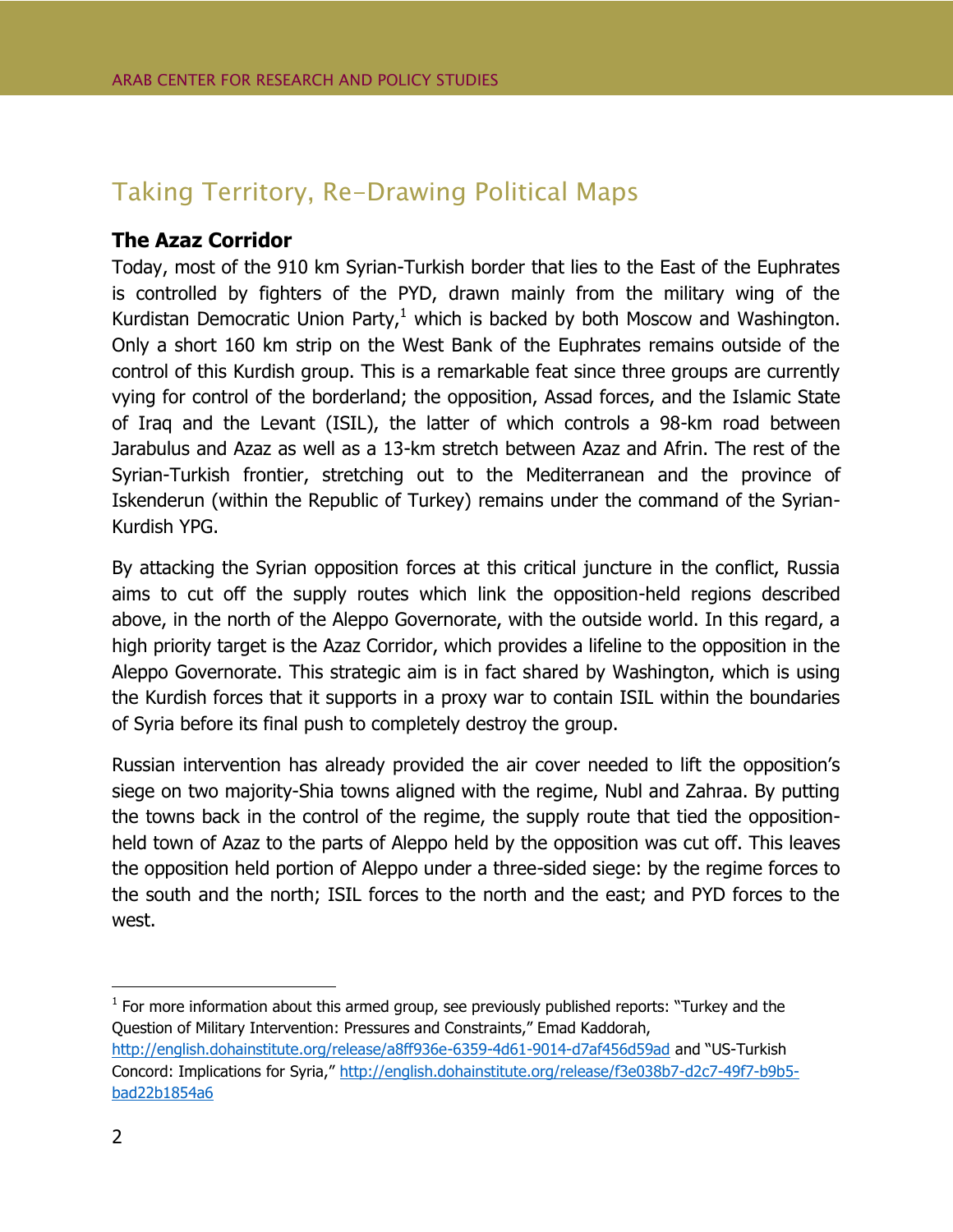

#### Sub-districts in the Aleppo Governorate: February, 2016

**Figure 2 A variety of different groups control the eight districts within the Aleppo Governorate. Copyright, ACRPS 2016.**

At the same time, Russian aerial support aided the advance of the PYD, and allowed them to further entrench their choke-hold on the road that links the city of Aleppo to the town of Azaz. By February 4, the Kurdish fighters were able to capture a further two towns to the north of Nubul and Zahraa: Al Khirbeh and al-Ziara. By February 10, a group calling itself the "Revolutionary Army" alongside the overall command of the YPG had secured the strategically important military airfield at Minaq, less than 7 km from Azaz. This advance, however, came at the expense of the anti-ISIL groups within the Syrian opposition. These forces will likely continue to march northward toward the border with Turkey, thereby freeing the regime's regular forces to consolidate their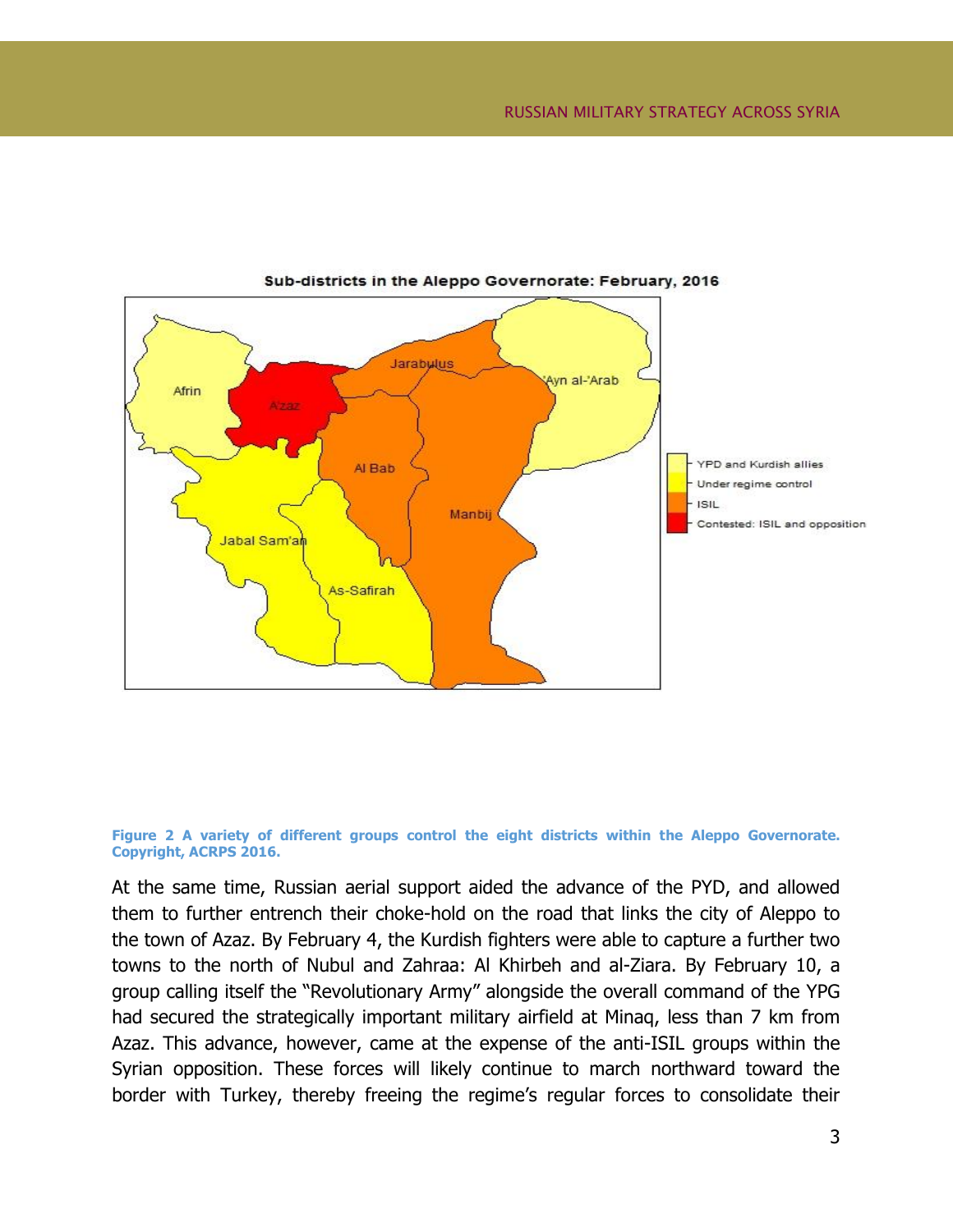positions in and around the city of Aleppo. In other words: the division of labor between the regime and a number of militia and irregular forces  $-$  including the YPG  $-$  is clearly underway in the Aleppo Governorate.

By dividing the north of the Aleppo Governorate into two separate regions and cutting each off from supply lines into Turkey, the regime is effectively creating a buffer between itself and any prospective ground offensive against ISIL forces based in the Aleppo Governorate. Any military leading such a campaign against ISIL, be it Turkish or Saudi Arabian, would face the prospect of a direct confrontation with the regime and its allies, which is a distinct disincentive. Indeed, Washington's reluctance to be embroiled in a direct military conflict with the Syrian regime could explain the lukewarm American reception of the Saudi offer to lend ground forces to take part in a US-led force to tackle ISIL in Syria. Today, focus has shifted to a Russian overseen military strategy, which will see a military offensive launched from the city of Khan Toman (southwest of Aleppo) aimed towards the Idlib Governorate. If successful, this offensive would allow the regime and its supporters the chance to completely encircle opposition forces in Aleppo, and to free up its supporters in the towns of Kafraya and Faoua in the Idlib Governorate.

### <span id="page-7-0"></span>**The Battle in the South**

The military front to the south of Damascus is no less vital strategically than the fighting underway in the Aleppo Governorate. In Deraa, the scramble to secure the governorate's Nusaib border crossing with Jordan is the regime's primary aim. The symbolic significance of the regime regaining control of its borders with neighboring countries would be important since it would show the international community that the regime is no longer in a position of isolation.

A shift in Russian policy ultimately helped the regime forces regain the border town of Sheikh Maskin. While Russia had previously avoided direct attacks on Syrian opposition forces in the south so as to avoid inflaming tensions with their regional and global backers (which include the US and the United Kingdom as well as Jordan, Saudi Arabia and the United Arab Emirates), aerial support for the regime's military operations that began in December 2015 has aided the regime considerably. Assad forces have also recently retaken the town of Athman, making the prospect of the regime re-opening the international road that ties Damascus to Amman increasingly likely.

Shifts in international thinking are also having real effects on the ground. Western powers had previously suggested integrating the armed Syrian opposition fighting in the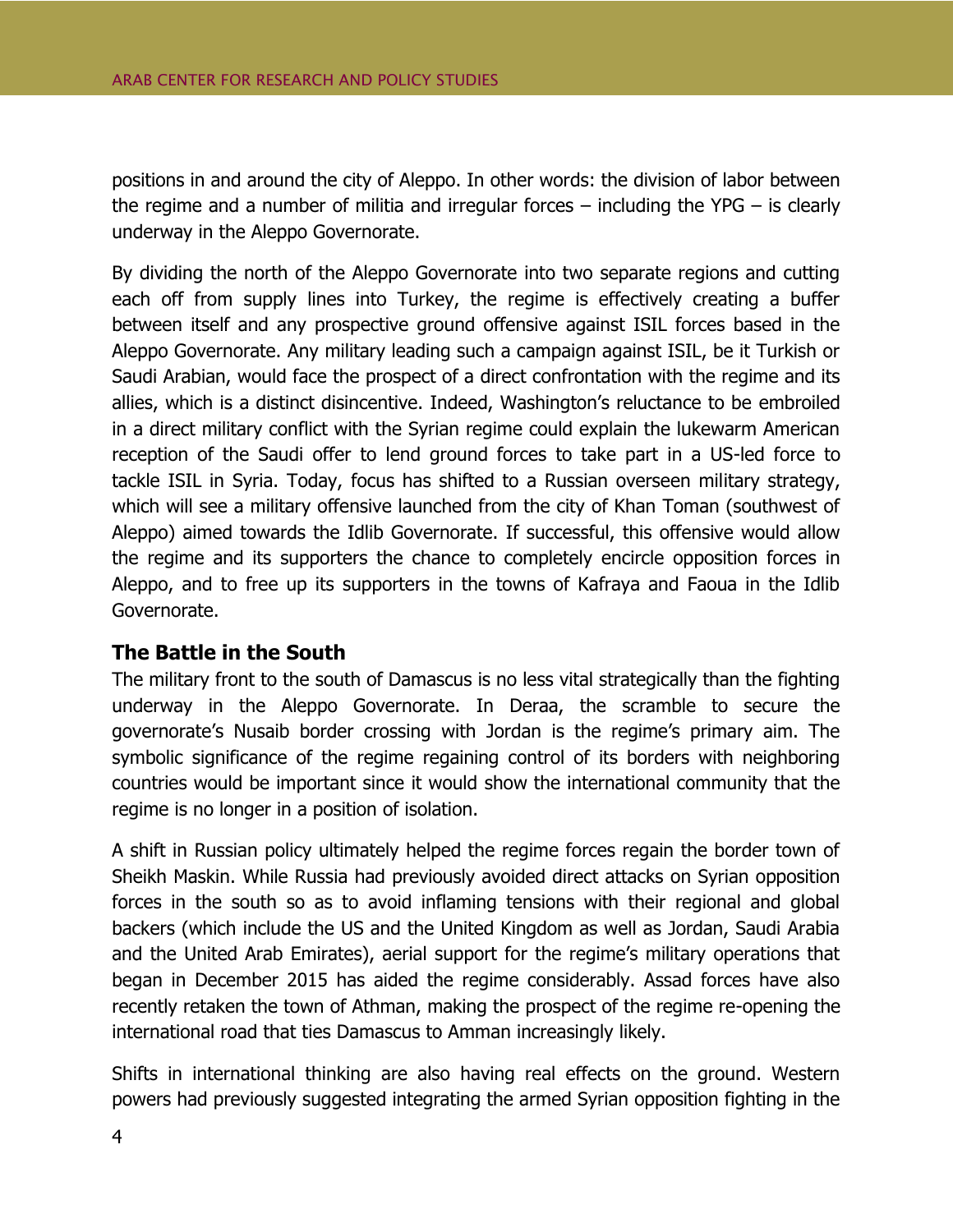Deraa Governorate into the military and security forces of a future, post-Assad Syria, but appear now to have abandoned these groups to their fate: as if signaling a tacit acceptance of Moscow's bombing campaign, a previously clandestine joint operations room in Jordan (known as the "Military Operations Command," or MOC) which allowed these forces to coordinate with the militaries of a number of foreign military advisers, $2$ has been shut down. Observers agree that the regime will now attempt to take control of the towns of al-Hirak, followed by Dael and Abtaa. This would mean complete geographic continuity between the two southern governorates of Deraa and Suwaida, and put a large swath of strategic territory under the power of Assad forces.

# <span id="page-8-0"></span>An Opposition Tailored to Russian Specifications

It would seem Russia's primary concern at this stage is to undermine the moderate Syrian opposition and in so doing coerce Syrian and international forces into accepting the Kremlin's terms for a peace agreement. This can be seen in the geographic analysis of Russian bombardment of targets in Syria, which has been concentrated in three specific regions: in the environs of Lattakia; in the northern portion of the Aleppo Governorate; and in the Deraa Governorate. A close examination of the map reveals that these areas are free not only of ISIL forces—the ostensible target of Moscow's military might—but of any radical jihadi groups whatsoever. Equally, Russia's military intervention brings to life the "regime-versus-extremism" dichotomy as a matter of fact. This will ultimately allow Russia to crown whichever group it pleases – the Syrian Democratic Forces for example – as the designated, internationally recognized opposition mandated to negotiate with the Assad regime. This is the only plausible explanation for the way in which Russia's air force recently bombed an outpost in the north of the Aleppo Governorate, a location held by a moderate opposition group that had been fighting ISIL.

If the new status quo is maintained, the PYD will be able to replace moderate forces within the Syrian opposition along the Azaz corridor, giving the Kurdish group the chance to leave Afrin and position itself along the frontline with ISIL on the Turkish border. This will nurture the creation of a de-facto Kurdish self-rule territory on both banks of the Euphrates, and will make it impossible for either the moderate Syrian

 $\overline{a}$ 

<sup>&</sup>lt;sup>2</sup> "Syrian rebels get arms and advice through secret command centre in Amman," Phil Sands and Suha Maayeh, The National, United Arab Emirates: [http://www.thenational.ae/world/middle-east/syrian-rebels](http://www.thenational.ae/world/middle-east/syrian-rebels-get-arms-and-advice-through-secret-command-centre-in-amman)[get-arms-and-advice-through-secret-command-centre-in-amman](http://www.thenational.ae/world/middle-east/syrian-rebels-get-arms-and-advice-through-secret-command-centre-in-amman)